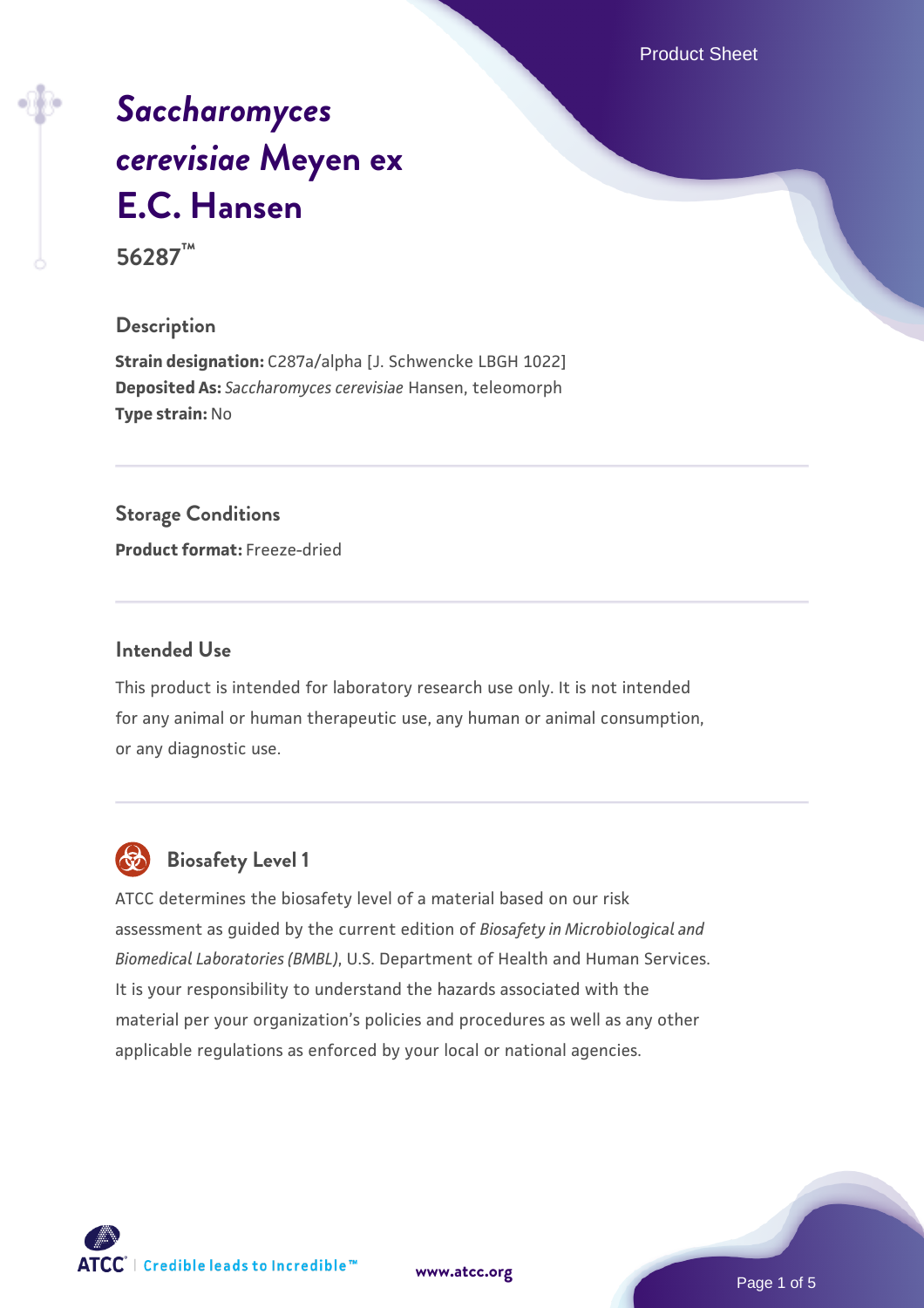ATCC highly recommends that appropriate personal protective equipment is always used when handling vials. For cultures that require storage in liquid nitrogen, it is important to note that some vials may leak when submersed in liquid nitrogen and will slowly fill with liquid nitrogen. Upon thawing, the conversion of the liquid nitrogen back to its gas phase may result in the vial exploding or blowing off its cap with dangerous force creating flying debris. Unless necessary, ATCC recommends that these cultures be stored in the vapor phase of liquid nitrogen rather than submersed in liquid nitrogen.

# **Certificate of Analysis**

For batch-specific test results, refer to the applicable certificate of analysis that can be found at www.atcc.org.

# **Growth Conditions**

**Medium:**  [ATCC Medium 200: YM agar or YM broth](https://www.atcc.org/-/media/product-assets/documents/microbial-media-formulations/2/0/0/atcc-medium-200.pdf?rev=ac40fd74dc13433a809367b0b9da30fc) **Temperature:** 30°C

# **Material Citation**

If use of this material results in a scientific publication, please cite the material in the following manner: *Saccharomyces cerevisiae* Meyen ex E.C. Hansen (ATCC 56287)

# **References**

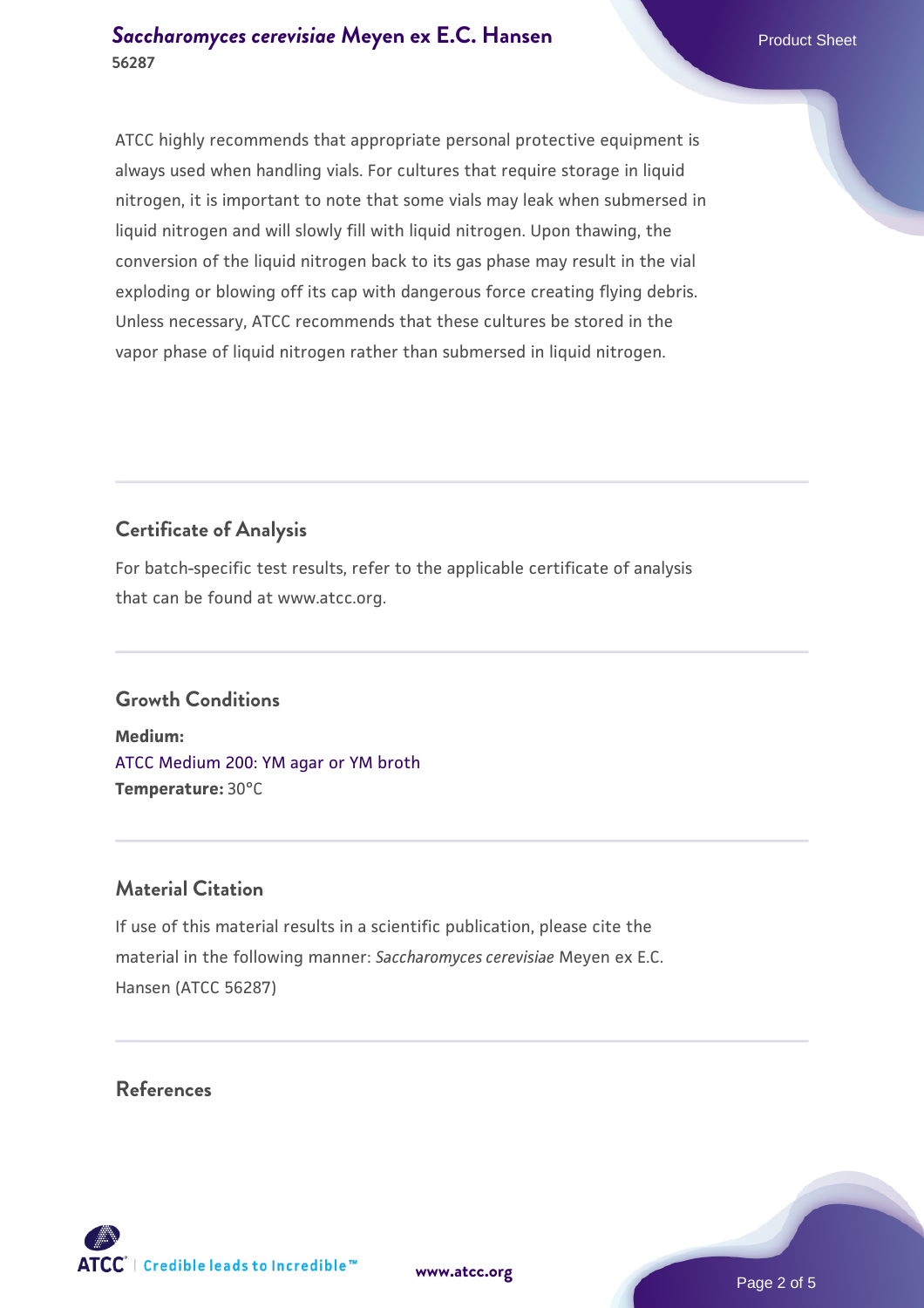# **[Saccharomyces cerevisiae](https://www.atcc.org/products/56287)** [Meyen ex E.C. Hansen](https://www.atcc.org/products/56287) **56287**

References and other information relating to this material are available at www.atcc.org.

### **Warranty**

The product is provided 'AS IS' and the viability of ATCC® products is warranted for 30 days from the date of shipment, provided that the customer has stored and handled the product according to the information included on the product information sheet, website, and Certificate of Analysis. For living cultures, ATCC lists the media formulation and reagents that have been found to be effective for the product. While other unspecified media and reagents may also produce satisfactory results, a change in the ATCC and/or depositor-recommended protocols may affect the recovery, growth, and/or function of the product. If an alternative medium formulation or reagent is used, the ATCC warranty for viability is no longer valid. Except as expressly set forth herein, no other warranties of any kind are provided, express or implied, including, but not limited to, any implied warranties of merchantability, fitness for a particular purpose, manufacture according to cGMP standards, typicality, safety, accuracy, and/or noninfringement.

### **Disclaimers**

This product is intended for laboratory research use only. It is not intended for any animal or human therapeutic use, any human or animal consumption, or any diagnostic use. Any proposed commercial use is prohibited without a license from ATCC.

While ATCC uses reasonable efforts to include accurate and up-to-date information on this product sheet, ATCC makes no warranties or representations as to its accuracy. Citations from scientific literature and patents are provided for informational purposes only. ATCC does not warrant



**[www.atcc.org](http://www.atcc.org)**

Page 3 of 5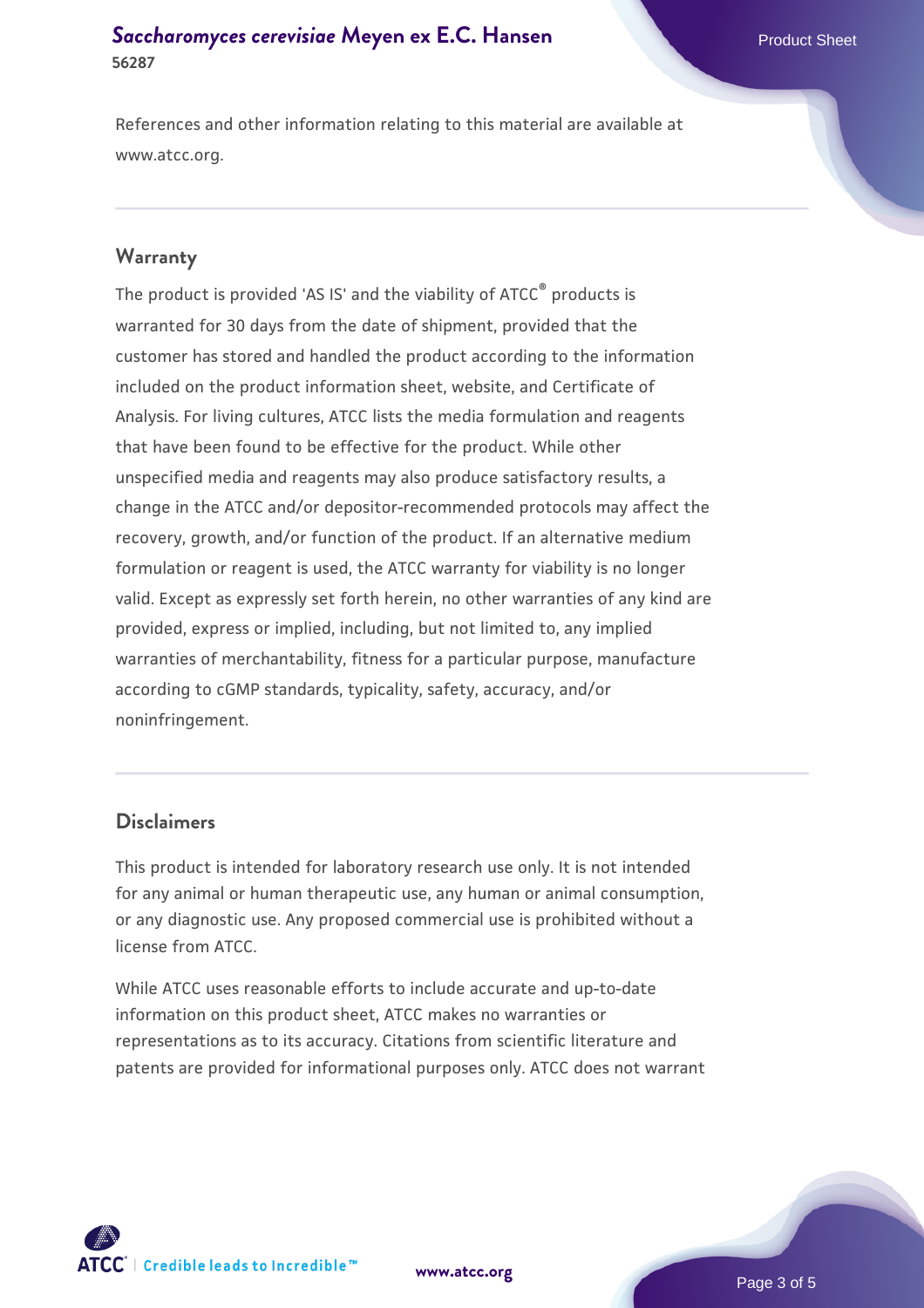that such information has been confirmed to be accurate or complete and the customer bears the sole responsibility of confirming the accuracy and completeness of any such information.

This product is sent on the condition that the customer is responsible for and assumes all risk and responsibility in connection with the receipt, handling, storage, disposal, and use of the ATCC product including without limitation taking all appropriate safety and handling precautions to minimize health or environmental risk. As a condition of receiving the material, the customer agrees that any activity undertaken with the ATCC product and any progeny or modifications will be conducted in compliance with all applicable laws, regulations, and guidelines. This product is provided 'AS IS' with no representations or warranties whatsoever except as expressly set forth herein and in no event shall ATCC, its parents, subsidiaries, directors, officers, agents, employees, assigns, successors, and affiliates be liable for indirect, special, incidental, or consequential damages of any kind in connection with or arising out of the customer's use of the product. While reasonable effort is made to ensure authenticity and reliability of materials on deposit, ATCC is not liable for damages arising from the misidentification or misrepresentation of such materials.

Please see the material transfer agreement (MTA) for further details regarding the use of this product. The MTA is available at www.atcc.org.

# **Copyright and Trademark Information**

© ATCC 2021. All rights reserved. ATCC is a registered trademark of the American Type Culture Collection.

# **Revision**

This information on this document was last updated on 2021-05-19

# **Contact Information**



**[www.atcc.org](http://www.atcc.org)**